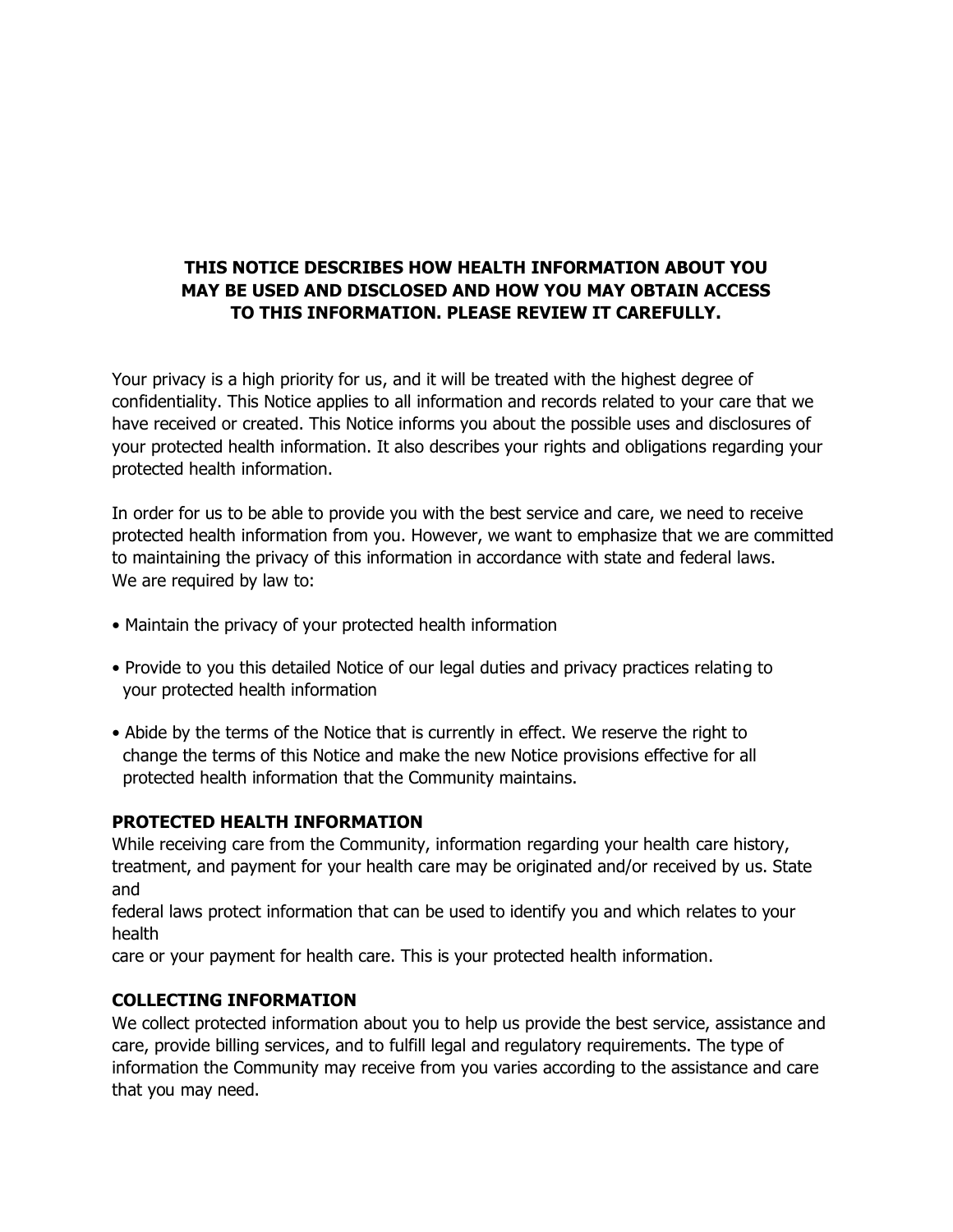If we become aware that an item of your protected health information may be materially inaccurate, we will make a reasonable effort to reverify its accuracy and correct any error, as appropriate.

### **SECURITY STANDARDS**

We continue to assess new technology to evaluate our ability to provide additional protection for

your protected health information. We maintain physical, electronic and procedural safeguards that comply with state and federal standards to guard your protected health information.

# **USING AND DISCLOSING YOUR PROTECTED HEALTH INFORMATION FOR TREATMENT, PAYMENT OR HEALTH CARE OPERATIONS**

We have described the uses and disclosures below, and provide examples of the types of uses and disclosures we may make in each of these categories.

For Treatment. We will use and disclose your protected health information in providing you with treatment and services. We may disclose your protected health information to Community and non-Community personnel who also may be involved in your care, including, but not limited to, physicians, nurses, nurse aides and physical therapists. Our workforce has access to such information on a need-to-know basis. For example, a nurse caring for you will report any change

in your condition to your physician. Your physician may need to know the medications you are taking before prescribing additional medications. It may be necessary for the physician to inform the nurses or staff of the medications you are taking, so they can administer the medications and monitor any possible side effects. In addition, we may contact you to provide appointment reminders or information about treatment alternatives or other health-related benefits and services that may be of interest to you.

We may also disclose protected health information to individuals who will be involved in your care after you leave the Community. Anyone who has access to protected health information is required to protect it and keep it confidential.

For Payment. We may use and disclose your protected health information so that we can bill and

receive payment for the treatment and services you receive at the Community. Bills requesting payment will usually include information that identifies you, your diagnosis, and any procedures performed or supplies used. For billing and payment purposes, we may disclose your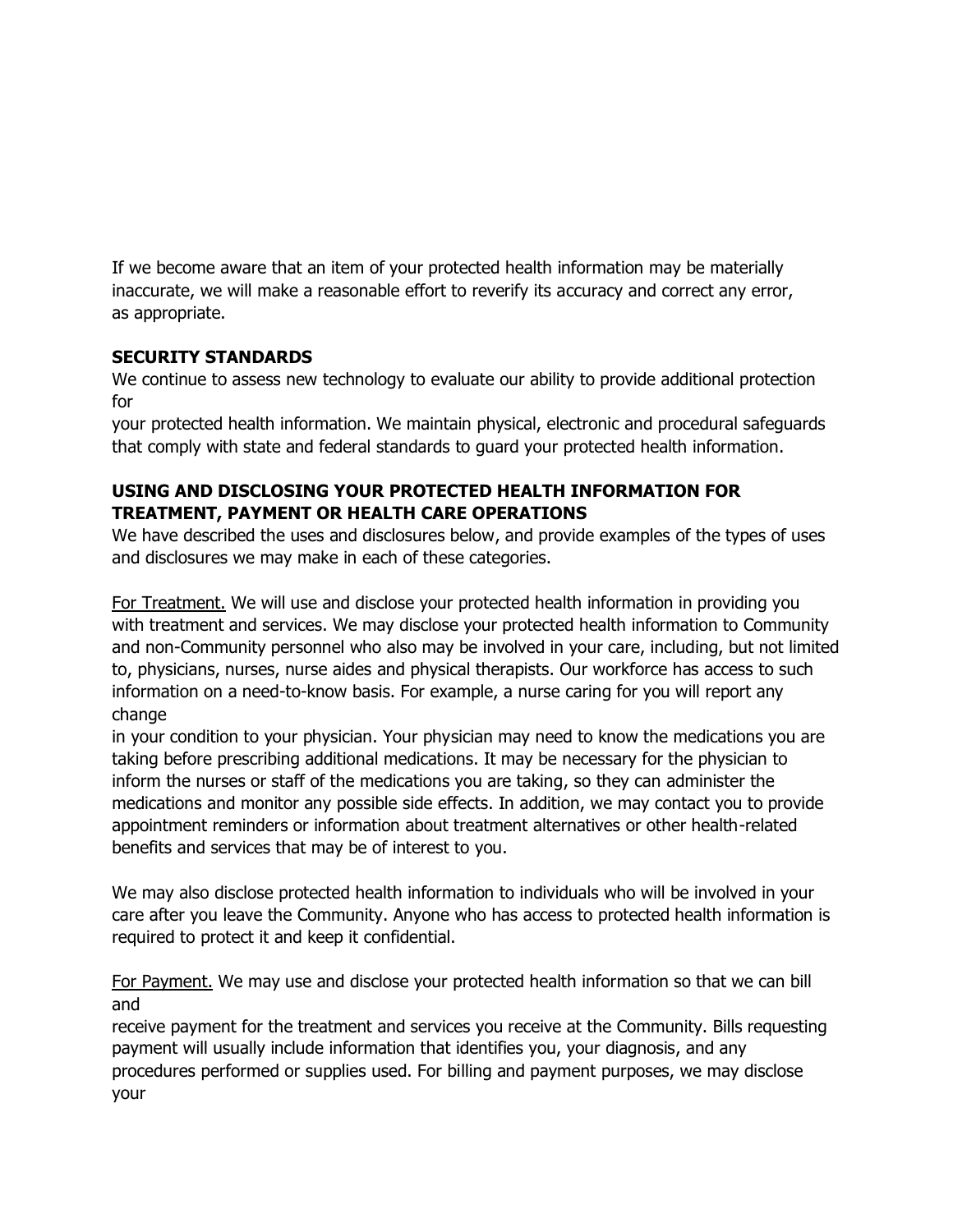protected health information to your legal representative, an insurance company, Medicare, Medicaid or another third-party payor. For example, we may contact Medicare or your health plan to confirm your coverage or to request prior approval for a proposed treatment or service.

For Health Care Operations. We may use and disclose your protected health information for Community operations. These uses and disclosures are necessary to monitor the health status of

residents, manage the Community and monitor the quality of our care. For example, we may use

protected health information to evaluate our Community's services, including the performance of

our staff. In addition, we may release your protected health information to another individual or covered entity for quality assessment and improvement activities, or for review of or evaluation of health care professionals.

Health Care Operations may also include the use of information for quality assurance, training, accreditation, medical review, auditing and business planning.

# **USING AND DISCLOSING PROTECTED HEALTH INFORMATION FOR OTHER SPECIFIC PURPOSES**

Community Directory. The Community maintains a directory of resident names and their location within the Community. Unless you object, we will include certain limited information about you in our Community directory. This information may include (i) your name, (ii) your location in the Community, and (iii) your religious affiliation. Our directory does not include health information about you. We may release information in our directory, except for your religious affiliation, to people who ask for you by name. We may provide the directory information, including your religious affiliation, to any member of the clergy. You are not obligated, however, to consent to the inclusion of your information in the Community directory. You may restrict or prohibit these uses and disclosures by notifying the Community in writing of your restriction or prohibition.

Community Culture. The culture of our Community includes informing residents and staff of changes in your health status to maintain our sense of "community." You may restrict or prohibit

these uses and disclosures by notifying the Community in writing.

Individuals Involved in Your Care or Payment for Your Care. Unless you object, we may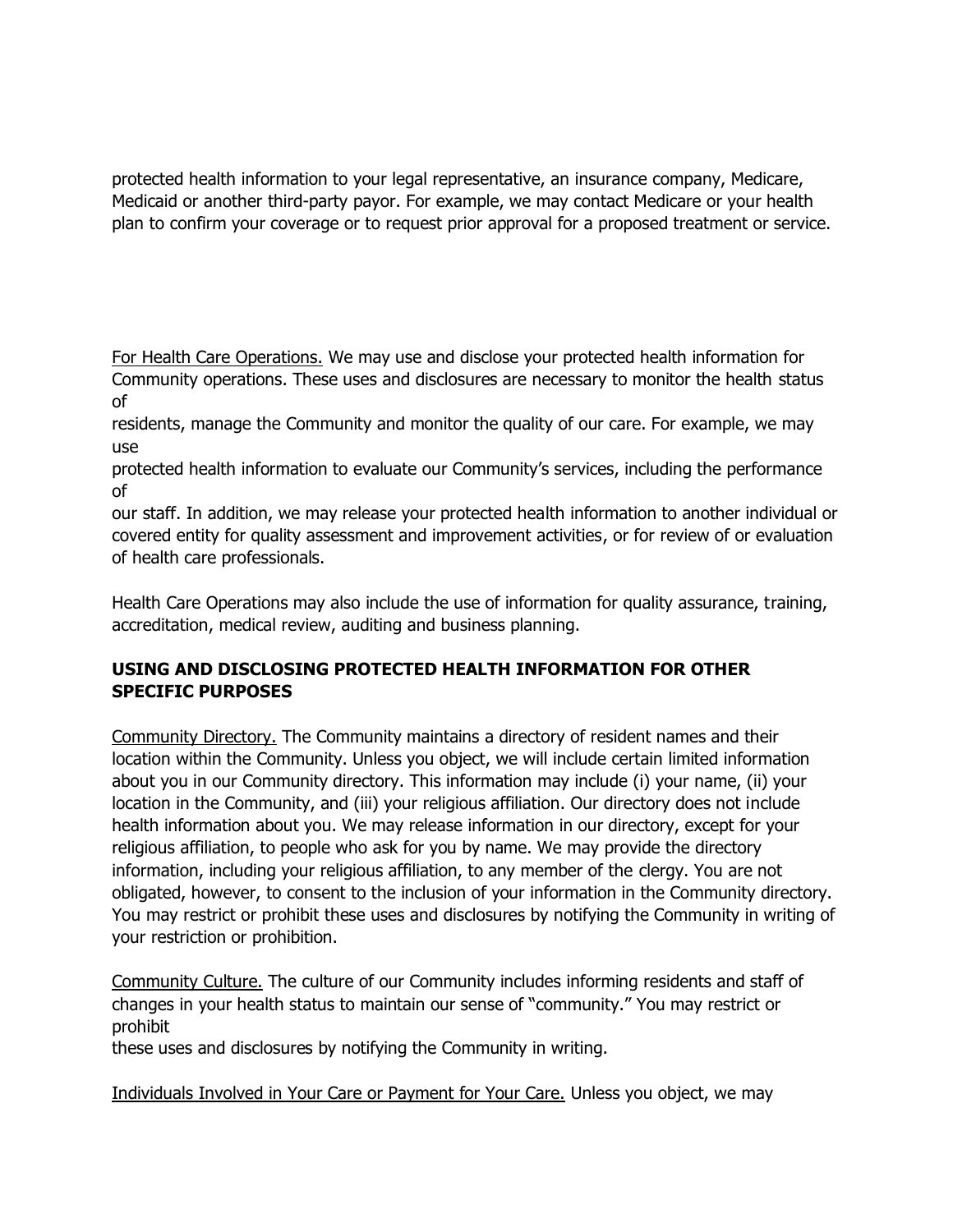disclose your protected health information to a family member, a close personal friend, your legal representative and any clergy who are involved in your care to the extent necessary for them to participate in your care. You may restrict or prohibit these uses and disclosures by notifying the Community in writing of your restriction or prohibition.

Emergencies. In the event of an emergency or your incapacity, we will do what is consistent with your known preference (if any), and what we determine to be in your best interest. We will inform you of uses or disclosures of protected health information under such circumstances, and

give you an opportunity to object as soon as practicable.

Disaster Relief. We may disclose your protected health information to an organization assisting in a disaster relief effort.

As Required by Law. We will disclose your protected health information when required by law to do so.

Public Health Activities. We may disclose your protected health information for public health activities. These activities may include, for example:

- reporting for preventing or controlling disease, injury or disability
- reporting deaths
- reporting abuse or neglect of a dependent adult
- reporting reactions to medications or problems with products
- notifying a person who may have been exposed to a communicable disease or may otherwise be at risk of contracting or spreading a disease or condition
- disclosing for certain purposes involving workplace illness or injuries

Reporting Victims of Abuse, Neglect or Domestic Violence. We may use or disclose protected health information to protective services or social services agencies or other similar government authorities if we reasonably believe you have been the victim of abuse, neglect or domestic violence.

Health Oversight Activities. We may disclose your protected health information to a health oversight agency for oversight activities authorized by law. These may include, for example, audits, investigations, inspections and licensure actions, judicial/administrative proceedings to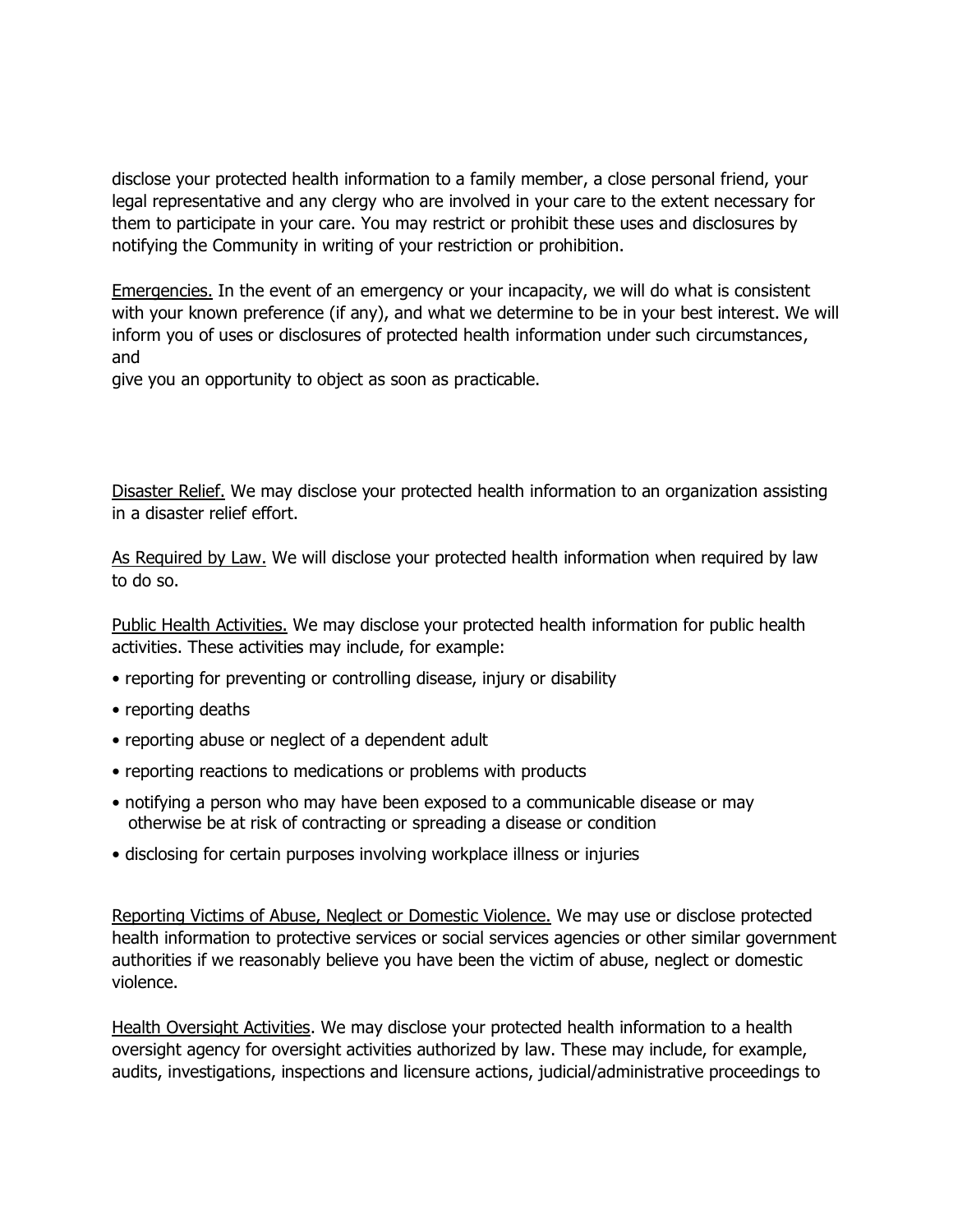which you are not a party, or other legal proceedings. In most cases, the oversight activity will be

for the purpose of overseeing the care rendered by the Community or the Community's compliance with certain laws and regulations. The Community does not control or define what information is needed by the health oversight agencies.

Judicial and Administrative Proceedings. We may disclose your personal health information in response to a court or administrative order. We may also disclose information in response to a subpoena, discovery request or other lawful legal process; efforts will be made to contact you regarding the request or to obtain an order or agreement protecting the information.

Law Enforcement. We may also release your protected health information to law enforcement officials for the following purposes:

- Pursuant to a court order, warrant, subpoena/summons or administrative request
- Identifying or locating a suspect, fugitive, material witness or missing person
- Regarding a crime victim, but only if the victim consents or the victim is unable to consent due to incapacity and the information is needed to determine if a crime has occurred, nondisclosure would significantly hinder the investigation, and disclosure is in the victim's best interest
- Regarding a decedent, to alert law enforcement that the individual's death was caused by suspected criminal conduct
- For reporting suspected criminal activity

Coroner, Health Care Examiners, Funeral Homes. We may release your personal health information to a coroner, medical examiner and funeral director.

Organ Donation. We may release information to an organization involved in the donation of organs if you are an organ donor.

Fundraising. We may use your protected health information for the purpose of contacting you as

part of a Community-based fundraising effort. Protected health information that may be used as part of the fundraising effort includes name, address, other contact information, age, gender, date

of birth, dates of health care provided, treating physician, outcome information and health insurance status. Use or disclosure of any other protected health information for fundraising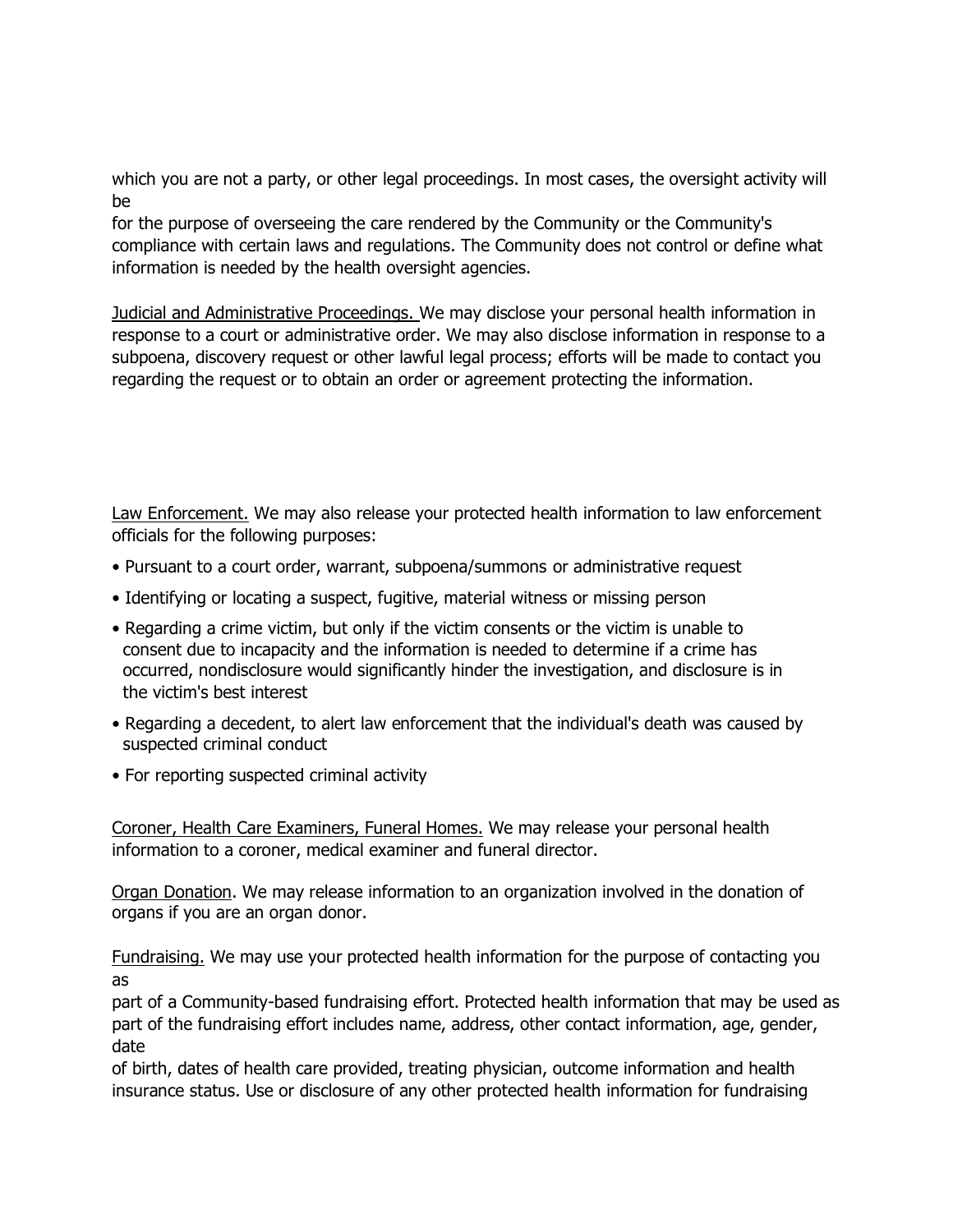purposes will require your authorization. The Community or an affiliated organization, such as a foundation or a business associate, may contact you regarding the Community's fundraising efforts. If you do not wish to be contacted regarding fundraising activities, you may contact Sedgebrook Marketing at 847-876-2100, or you may send an email to [info@Sedgebrook.net](mailto:info@Sedgebrook.net) and request your name be removed from our fundraising list.

Research. Your protected health information may be used for research purposes if it has been de-identified. In most other instances where your protected health information is used or disclosed for research purposes your authorization will be needed unless the Institutional Review

Board or a Privacy Board has stated your authorization is not necessary.

#### **MORE STRINGENT LAWS**

Some of your protected health information may be subject to other laws and regulations and provided greater protection than outlined in this Notice. For instance, HIV/AIDS, substance abuse, mental health and genetic information are often given greater protection. In the event your protected health information is afforded greater protection under federal or state law, we will comply with the applicable law.

### **YOUR RIGHTS**

You have the following rights regarding your protected health information at the Community:

- The right to receive notice of our policies and procedures used to protect your protected health information
- The right to request that certain uses and disclosures of your protected health information be restricted
- The right to restrict disclosure to a health plan of your information where you have paid the full out of pocket costs for the health care item or services rendered
- The right to access your protected health information
- The right to request that your protected health information be amended
- The right to obtain an accounting of certain disclosures by us of your protected health information for the past six years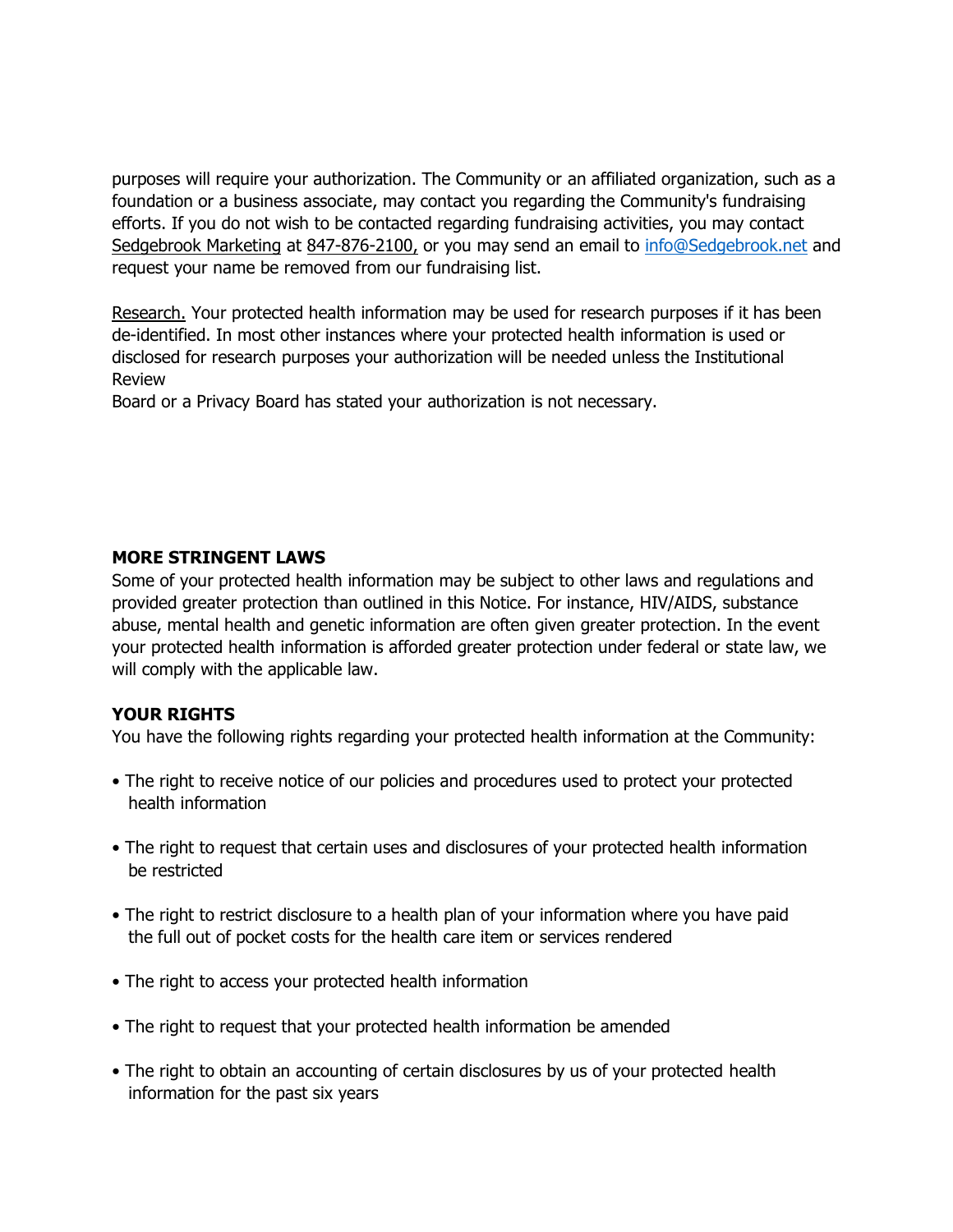- The right to revoke any prior authorizations for use or disclosure of protected health information, except to the extent that the Community has already acted on your authorization
- The right to request the method by which your protected health information is communicated
- The right to receive notification of any breach of your unsecured protected health information

# **OUR RIGHTS**

- We have the right not to agree to your requested restrictions on the use or disclosure of your personal health information. If we do agree to accept your requested restrictions, we will comply with your request except as needed to provide you with emergency treatment.
- We have the right to deny your request to inspect or receive copies of your protected health information in certain circumstances.
- We have the right to deny your request for amendment of protected health information if it was not created by us, if it is not part of your personal health information maintained by us, if it is not part of the information to which you have a right of access, or if it is already accurate and complete, as determined by us.

### **AUTHORIZATION**

Uses and disclosures of your protected health information not allowed by law under our Notice of Privacy Practices will only be made with your written authorization. You can revoke the authorization as described in your written authorization. If you revoke your authorization, we will no longer use or disclose your protected health information for the purposes covered by the authorization, except where we have already relied on the authorization. Below are a couple of examples when authorizations will be required.

Marketing. Your protected health information will not be provided to third-party marketers without an authorization. We will not sell your information to others for use and marketing purposes without your specific authorization.

Psychotherapy Notes. In the event psychotherapy notes are maintained as part of your protected

health information, those notes will not be used or disclosed without your authorization, except in limited circumstances.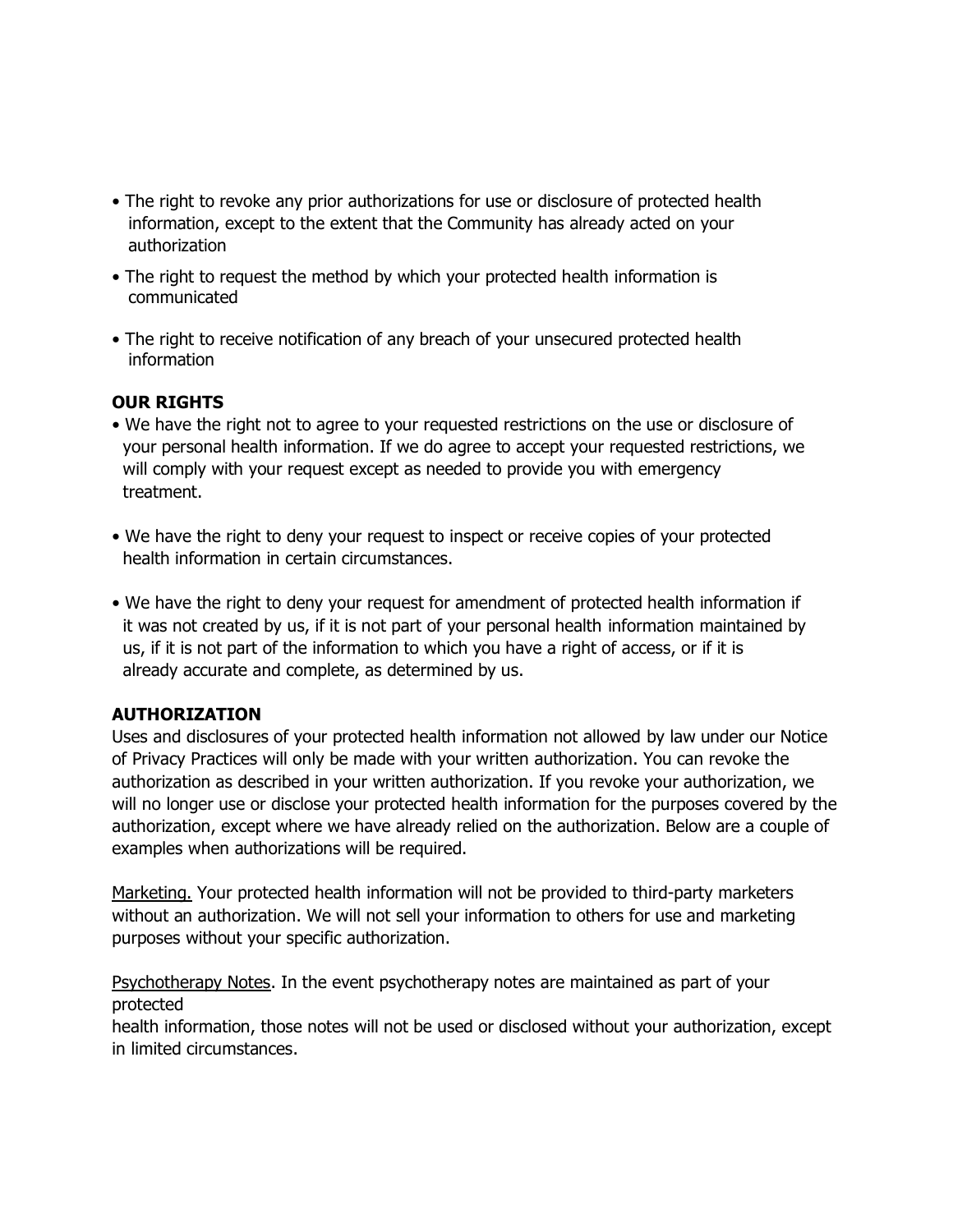#### **COMPLAINTS**

If you believe your privacy rights have been violated, you may file a written complaint with our Privacy Official. The Privacy Official will review and respond to you in a timely manner. At any time, you may contact the Office of Civil Rights in the U.S. Department of Health and Human Services. You will not be retaliated against for filing a complaint.

**OCR Regional Office-Region IX: Office for Civil Rights U.S. Department of Health and Human Services 90 7th Street, Suite 4-100 San Francisco, CA 94103 Voice Phone: (415) 437-8310 FAX: (415) 437-8329 TDD: (415) 437-8311**

#### **CHANGE TO THIS NOTICE**

We will promptly revise this Notice whenever there is a material change to the permitted uses or

disclosures, your individual rights, our legal duties, or other privacy practices stated in this Notice. We reserve the right to change this Notice and to make the revised or new Notice provisions effective for all protected health information already received and maintained by the Community, as well as for all protected health information we receive in the future. We will post a copy of the current Notice in the Community. In addition, you may obtain a current Notice of Privacy Practices at any time from Administration.

#### **ACKNOWLEDGMENT**

We request that you sign an Acknowledgment of Receipt of Sedgebrook's Notice of Privacy Practices, attached as Exhibit A.

#### **CONTACT INFORMATION**

If you have any questions about this Notice or would like further information concerning your privacy rights, please contact:

**OCR Regional Office- Region IX: Michael Kruley, Regional Manager Office for Civil Rights**